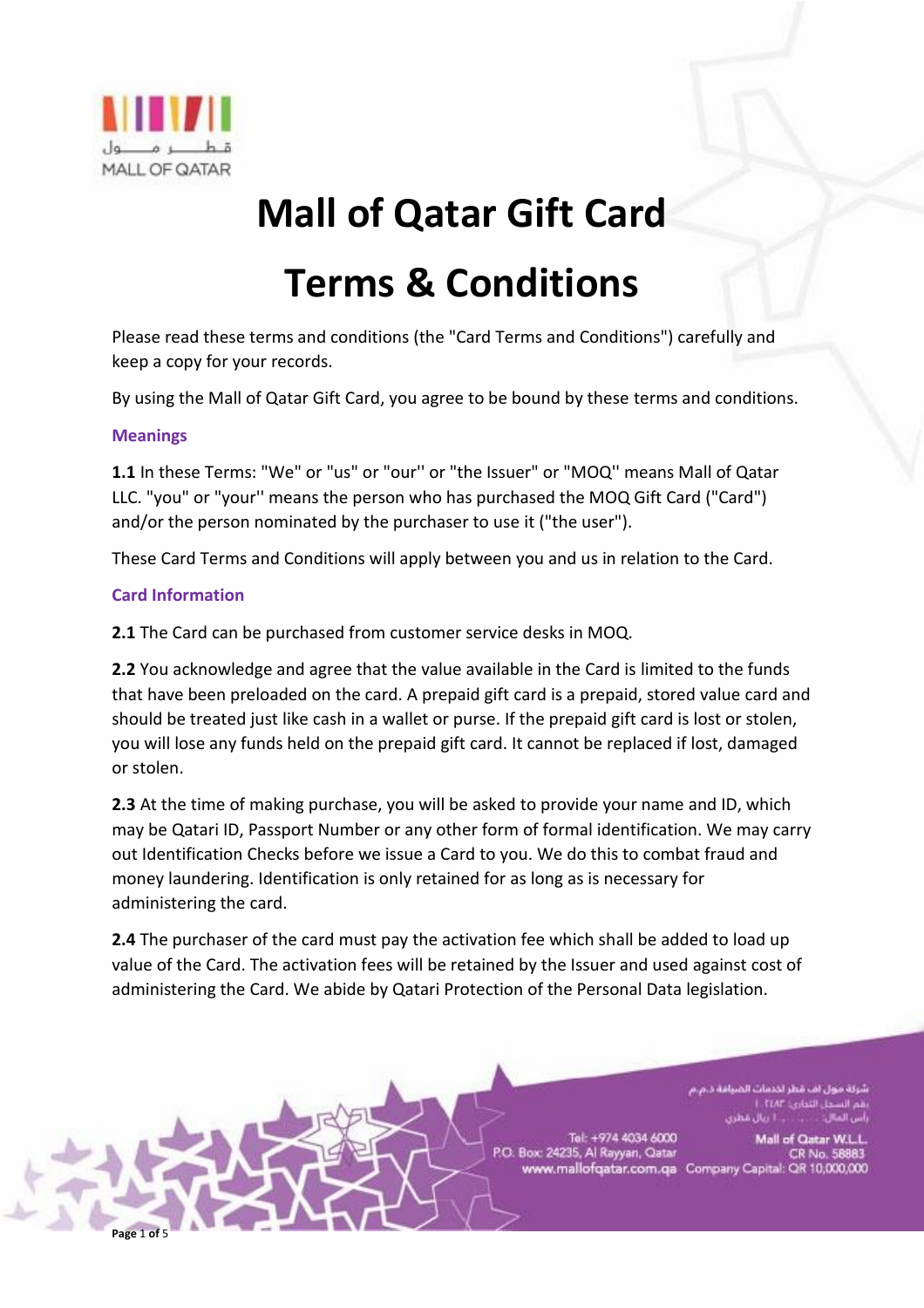

**2.5** The Card can be used at all retailers in MOQ as part or full payment for goods or services.

**2.6** The Card is not a debit, credit or charge card and is not in any way connected to your bank account. You will not earn profit on any available funds on the Card.

**2.7** The Card cannot be used to obtain cash via any machine or over any counter. The Card cannot be topped up or reloaded.

**2.8** At points of sale the Card can only be used via an electronic on-line card reader. You are required to keep the Card and the security numbers safe and secure for the user's own personal use. Any misuse by a third party will be at your risk.

**2.9** We will not be liable if you cannot use the Card with any seller and we will not be liable in any way for goods and / or services purchased from any seller using the Card. Additionally, we cannot guarantee that the retailers who have agreed to accept the Card will continue to accept the Card.

**2.10** The Card will be valid up to 24 months from date of issuance of the card to you. If the balance is not used or used partially, the remaining balance will be transferred to a charity after the end of two years, in accordance with principles of Islamic Sharia'a.

## **Using the Card**

**Page** 2 **of** 5

**3.1** The Card holder agrees not to use the Card for purchase of goods or services that are against the principles of Islamic Sharia'a.

**3.2** You agree not to use the Card for money transfers or to purchase foreign currency. If the Card holder breaches this term, the Issuer shall be entitled to cancel the Card without prior notice and without any responsibility to the Issuer.

**3.3** The purchaser should provide the security code personally, securely and confidentially to the user. The security code is printed inside the Card package.

**3.4** Only the user whose signature is on the back of the card may use the Card for transactions. The user must sign the Card upon receipt. The Card is activated immediately on purchase and can be used by the user upon signature.

**3.5** If the user is under 16 years of age, the purchaser agrees to ensure that these Terms are understood by the user and that use of the Card is supervised if required.

> ول اف قطر لخدمات الضيافة د.م.م بل التواري: L.TEAF

Tel: +974 4034 6000 P.O. Box: 24235, Al Rayyan, Qatar

Mall of Qatar W.L.L CR No. 58883 www.mallofqatar.com.qa Company Capital: QR 10,000,000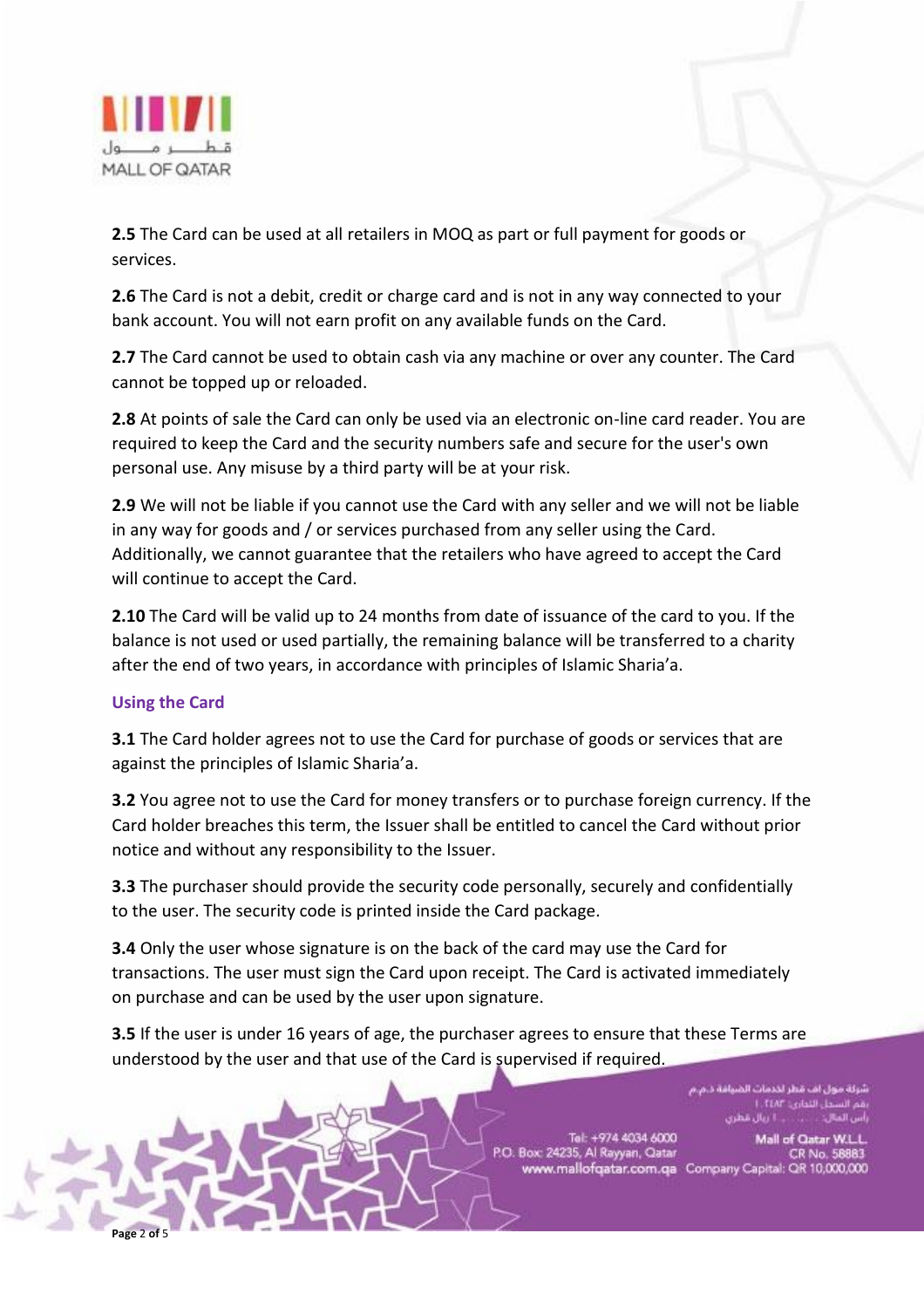

**3.6** The user is responsible for keeping track of the available balance on the Card. To check your balance at any time or to check your previous transactions, you can go to any ATM and input your security code.

**3.7** Transactions that exceed the remaining Card balance may be accepted, provided the merchant accepts the amount that exceeds the remaining Card balance using a different payment method.

**3.8** You agree that we can reduce the remaining Card value by the value of all purchases of goods and services that are authorized by you. Transactions are authorized by you when you:

**a)** swipe your Card or allow an operator to do so, at an electronic point of sale terminal at a participating retailer or;

**b)** give a participating retailer detail of the Card and authorize the transaction in some other way approved by that retailer.

**3.9** When you authorize a transaction:

**a)** you are confirming that the transaction correctly represents the purchase price of the goods or services obtained; and

**b)** you are agreeing to pay the amount of that transaction by the reduction of the remaining Card value.

## **Actions and Changes by Us**

**Page** 3 **of** 5

**4.1** We may from time to time change the Card Terms and Conditions. We may from time to time take such actions and / or make such changes as we reasonably consider to be necessary for any of the purposes of protecting electronic funds from misuse, fraud prevention, overcoming operational difficulties, complying with applicable law or regulation, or making more efficient the working of the Card.

These may include (but are not restricted to): Making changes to these Terms; Cancelling the Card and refunding any balance due; Declining to authorise transactions; Suspending or restricting all or part of the operation of the Card and/or the Security Code, instructing a seller to retain the Card.

> ول اف قطر لحدمات الضيافة ، 1. TEAT Lobal

Tel: +974 4034 6000 P.O. Box: 24235, Al Rayyan, Qatar

Mall of Qatar W.L.L CR No. 58883 www.mallofqatar.com.qa Company Capital: QR 10,000,000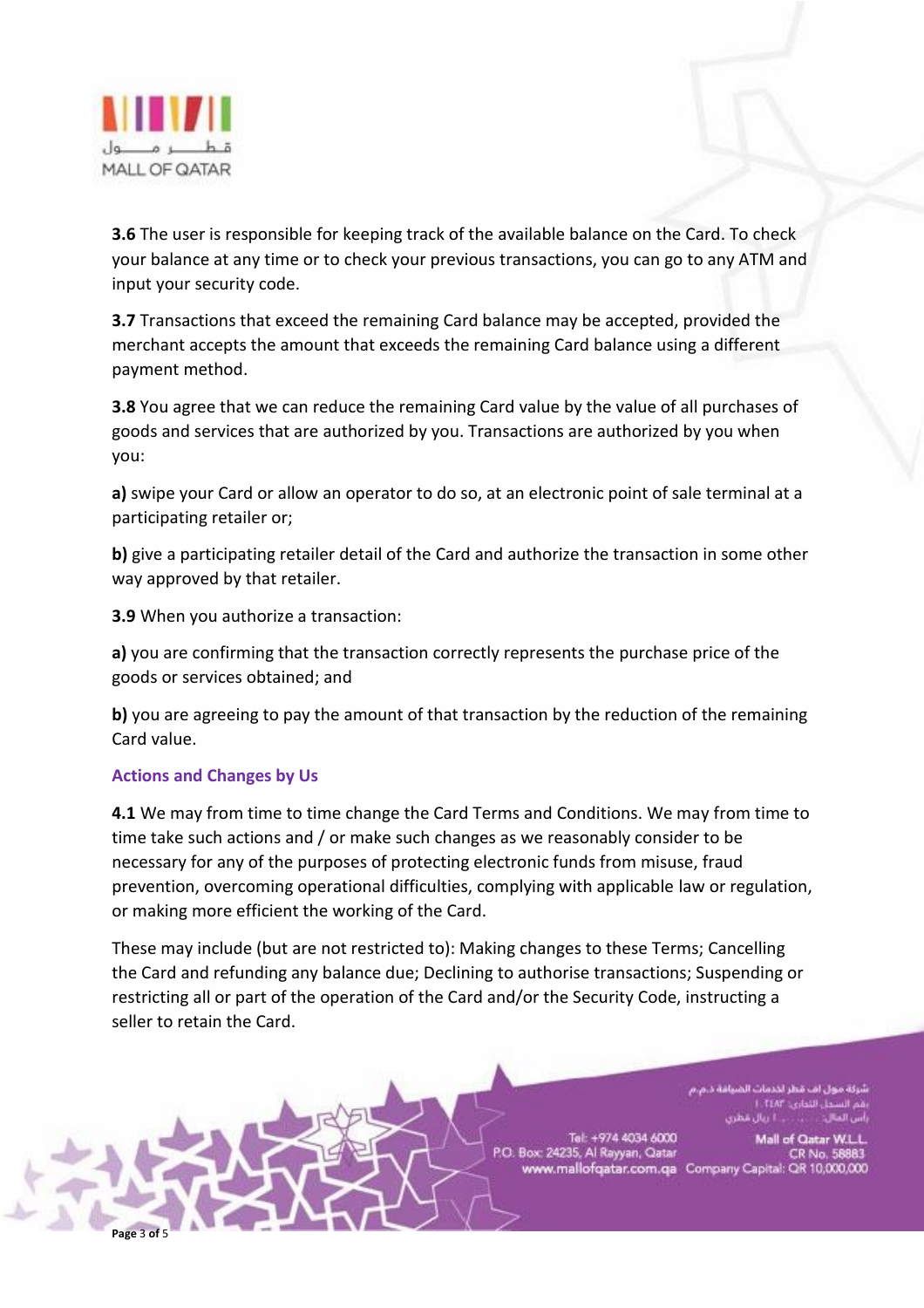

# **Ownership / Return / Cancellation / Destruction of the Card**

**5.1** The Card should be destroyed as soon as it has no spending or redemption value, or if cancelled.

**5.2** You are not entitled to cancel the Card after it has been purchased.

**5.3** We may decide to cancel this Card at any time without informing you in advance. If we do, you will be able to receive the balance on your Card by going into one of our customer service desks.

**5.4** Your Card will also be terminated when your Card does not have any balance.

#### **Using Information About You**

**Page** 4 **of** 5

**6.1** You irrevocably authorize and permit the Issuer to disclose and furnish such information that it deems fit concerning you including but not limited to the card governed by these Terms and Conditions to the Issuer's authorized representatives, subsidiaries, associates, branches, assignees, agents or other connected parties (including the Issuer's third-party advisers and marketing partners).

**6.2** The Issuer shall also be at liberty to share the necessary information relating to you with the selected Card brand partners for the purpose of cross selling and marketing of goods and service to you and in relation to which the Issuer has entered into a formal agreement with such partners. You have the option of deselecting such a value-added service by expressly notifying the Issuer in writing including your card number.

**6.3** The Issuer shall have an unconditional right to disclose any information in relation to you if such information is generally available to third parties, or is lawfully in our possession, or is sought by a court of competent authority, governmental body or regulatory authority (including but not limited to Central Bank).

**7** Telephone calls to and from us may be monitored and / or recorded.

**8** Governing Law and Jurisdiction: The Terms and Conditions are governed by and shall be construed in accordance with the laws of the State of Qatar, and you hereby submit irrevocably to the non- exclusive jurisdiction of the civil courts of the State of Qatar. Such submission shall however not prejudice the rights of the Issuer to bring proceedings against you in any other jurisdiction.

> ول اف قطر لخدمات الضيافة د. بل التداري: L.TEAP أأريال مطرى

Tel: +974 4034 6000 P.O. Box: 24235, Al Rayyan, Qatar

Mall of Qatar W.L.L. CR No. 58883 www.mallofqatar.com.qa Company Capital: QR 10,000,000